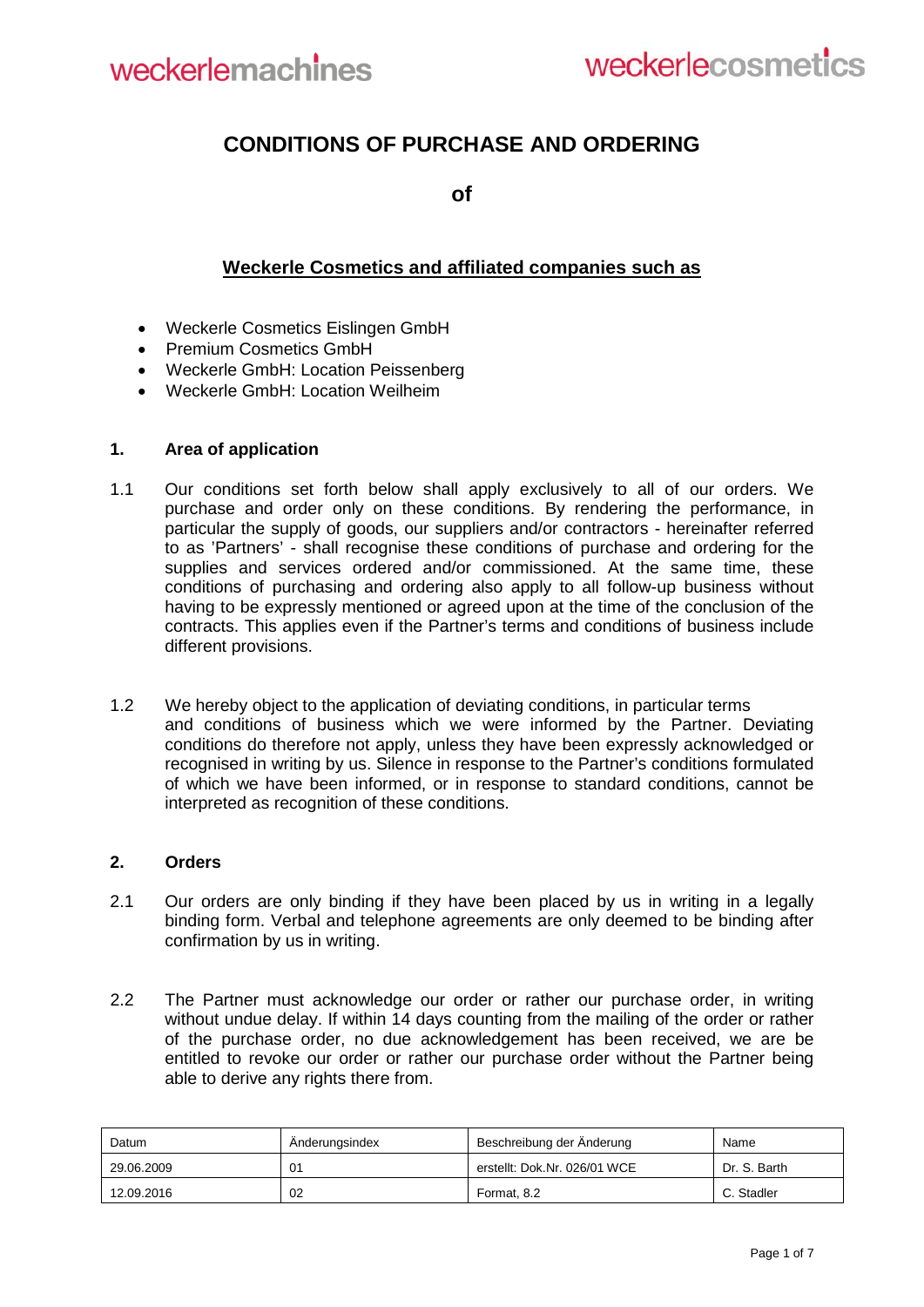### **3. Delivery/service**

- 3.1 To the extent that delivery or performance of work or service dates have been agreed upon as fixed dates, these deliveries or performance of work or services must be carried out on the date agreed.
- 3.2 Deliveries of goods or performance of work or services must be coordinated with us and be confirmed by our department responsible. Delays in acceptance due to improper advising will be at the Partner's expense. If the goods will be delivered too early we are, at our discretion, entitled to return them at the Partner's expense or to place them in storage at the Partner's expense and risk until the delivery date is reached; the due date for payment of the Partner's remuneration will not be brought forward to an earlier point in time as a result of storage.
- 3.3 If dates are stated as only 'approximate' or are in some other way roughly stated, the maximum tolerance a period of four working days is applied.
- 3.4 Part deliveries or part performance of work or services are only admissible if they have been agreed upon with us in writing. The Partner is not entitled to additional deliveries or performance of additional work and services or short deliveries or reduced performance of work or services.
- 3.5 If an acceptance of the delivery or performance of work or service is not possible because of force majeure, riot, labour dispute, interruptions of operations and operating restrictions for which we are not to blame or in similar cases or if acceptance is made considerably more difficult, we are entitled to change the delivery time in accordance with the duration of the impediment without the Partner being able to derive any claims against us out of it. If in such cases, because of difficulties in meeting deadlines and/or due to the jeopardizing of other contracts, later delivery or performance of work or service by the Partner is unacceptable for us, we are also entitled to withdraw wholly or partially from the contract without the Partner being able to derive claims against us out of it.
- 3.6 If the Partner does not observe a deadline agreed upon as a fixed deadline we are entitled, even without the Partner being to blame and without an additional delivery time being set, to withdraw from the contract. We are also entitled to claim damages in lieu of performance and in fact in the amount of 10 % of the net order value, unless the Partner provides evidence of a lower loss or the non-occurrence of loss or if we provide evidence of the occurrence of a higher loss. The right to claim damages for delayed delivery remain unaffected. The acceptance of a delayed delivery or performance does not entail any waiver of the above-mentioned rights or of any other rights. Part deliveries or part performance of work or services do not terminate the delay. If we are compelled by a delay in delivery or performance of work or services to have our requirements met elsewhere, the Partner has to bear the difference between the price agreed with and the higher price which we have to spend on meeting requirements elsewhere. All further claims for damages shall remain unaffected.
- 3.7 Moreover, we are entitled to claim, as a contractual penalty for deliver or perform out of time, 0.2 % of the net order value per calendar day in the event of the deadline agreed upon being exceeded per calendar day, but not more than 5 % of the net order value. The right to claim damages going beyond this is reserved. Possibly a contractual penalty due will be claimed by us upon payment of the Partner's invoice. A reservation at the time of acceptance of delivery or performance is not required; rather we are entitled to make a declaration of reservation opposite the Partner within one month after acceptance of the last part of delivery or performance of work/service.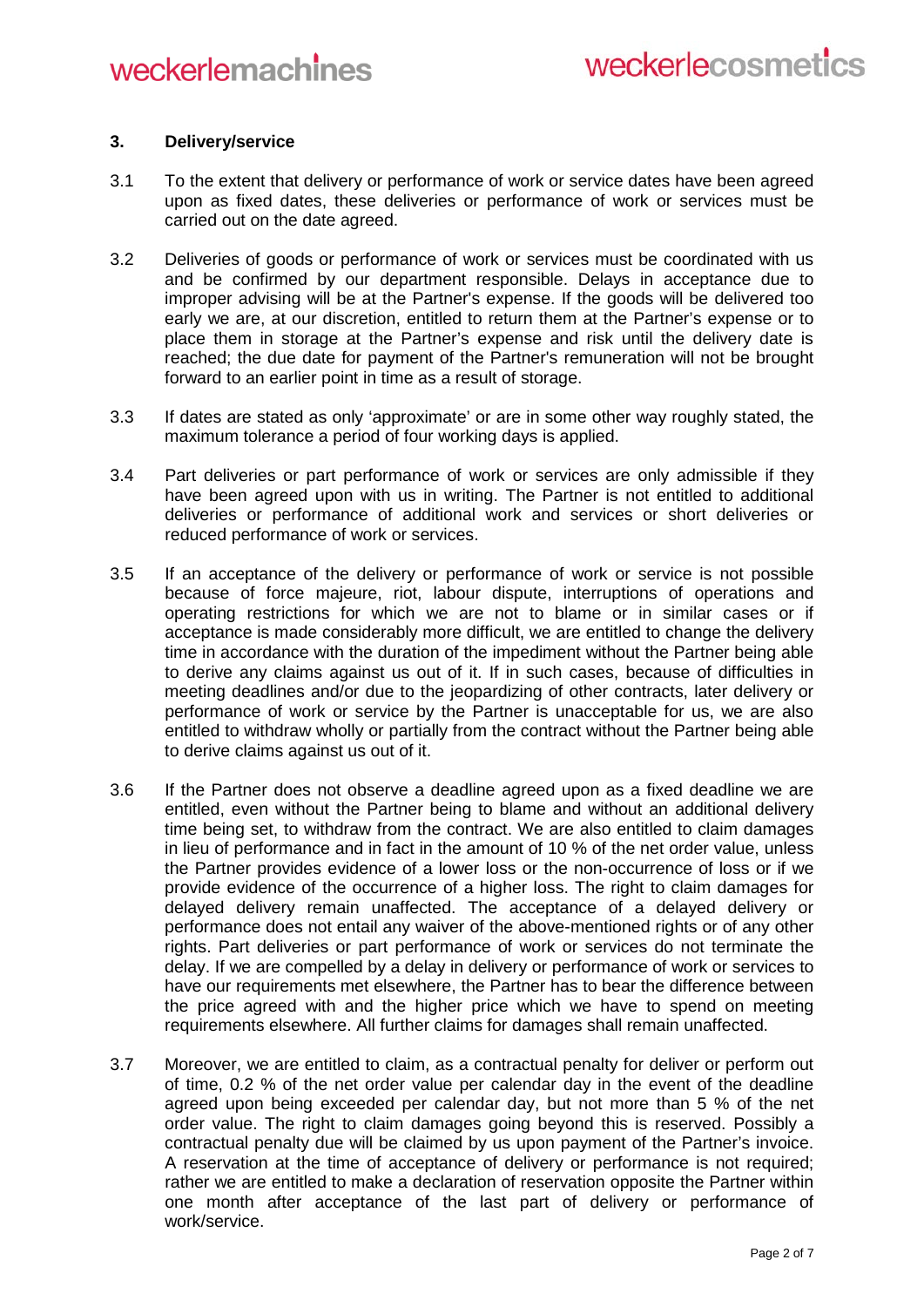- 3.8 On each container (Euro pallets) and each paper (certificate of analysis, delivery note) of each shipment the purchase order number, purchase order item, material number, consignee address and supplier number must be stated. The delivery papers have to be handed out to us by the forwarding agent or carrier or have to be attached to the consignment in such manner of being easily visible.
- 3.8 The Partner guarantees by itself that the requirements of the agreement "Delivery conditions of Weckerle Cosmetics" will be accomplished.

### **4. Bearing of risk and acceptance**

- 4.1 The Partner bears every risk including the transportation risk and the risk of accidental loss or of accidental deterioration and in fact up to acceptance by our quality control department, which take place in the case of delivery of goods after delivery free domicile either on our premises or at the destination stated by us.
- 4.2 In the case of picking-up of the goods by ourselves or picking-up by a forwarding agent commissioned by us from the Partner's warehouse only the transportation risk and the risk of accidental loss or of accidental deterioration shall pass to us at the point of time the goods are loaded onto our means of transport or onto the means of transport of the forwarding agent commissioned by us. Otherwise the acceptance and bearing risk of ruling in the preceding Item 4.1 is retained.
- 4.3 Final acceptance is carried out in each case of the delivery of goods only after delivery of the goods to us or to the destination stated by us and only after the carrying out of our quality control.

# **5. Prices and payment**

- 5.1 The prices agreed upon are fixed prices. The prices applied to packaging and free delivery including all costs which include in particular customs duty, levies, examination costs etc. on our premises or at the destination stated by us.
- 5.2 Our payments shall be made if not otherwise agreed upon in the purchase order as individual order or 'Supplier contract' (Total volume order) - within ten days of receipt of invoice with three percent discount for early payment, within 14 days of receipt of invoice with three percent discount for early payment or within 30 days of receipt of invoice net. If the invoice receives us before the acceptance of the goods or performance of work/service invoiced, the times for payment begin only upon acceptance.
- 5.3 Invoices have to be done by stating the purchase order number, material number, article designation, supplier's number, quantity ordered, price agreed per individual item and shipping address. Moreover, the invoices must include the data required by law for entitlement to input tax deduction.

# **6. Quality**

6.1 The goods to be supplied or the owed performance of work or services must comply regarding their composition, quality, packaging, declaration and goods specification with the respective ruling statutory provisions of the country in which they are produced and used, the authorities relevant ordinances and guidelines, the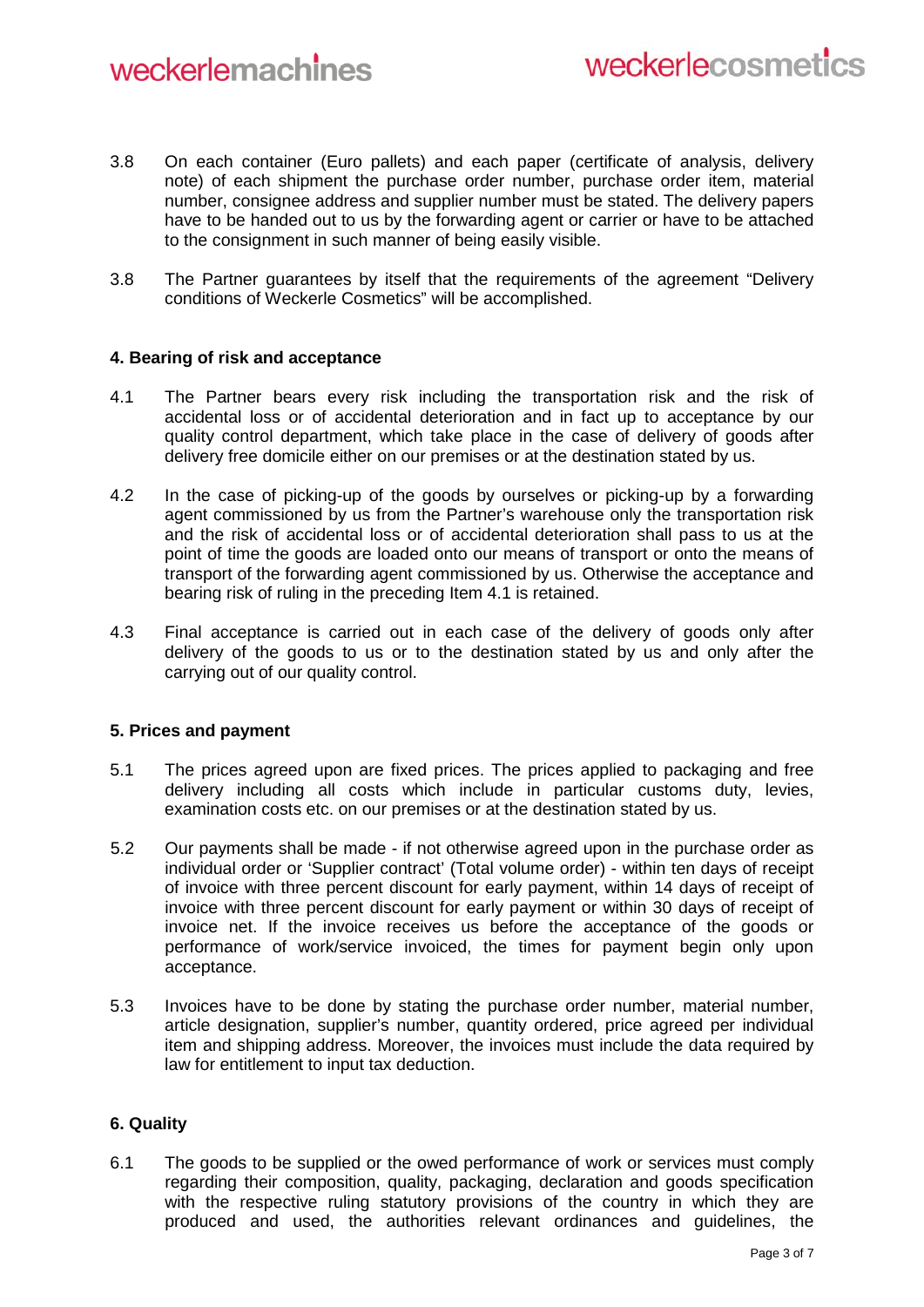requirements of the Foodstuff and Animal Feed Codes, the Cosmetics Ordinance and the 'Principles of good manufacturing practice', as well as, in the case of technical services, with the guidelines, ordinances and regulations of the construction supervisory, trade supervisory and fire safety authorities of the employers liability insurance associations and public utility companies and the respective applicable DIN standards and VDE regulations. The Partner has to assume expressly the independent guarantee for ensuring that the above-mentioned regulations are observed, that the goods to be supplied are safe, transportable and suitable for the intended use. Should the goods to be supplied or the owed performance do not meet these prerequisites, the Partner is also obliged without prejudice to any further claims, to refund all costs necessary for legal defence, including the cost of experts as well as the cost of a possible recall measure.

- 6.2 The Partner undertakes to provide the evidence of the observance of the above mentioned regulations, in particular of the provisions of the Cosmetics Ordinance and of the 'Principles of good manufacturing practice', at our request. The evidence will be provided by the Partner handing out to us on request records of an official body or of an independent laboratory specified by us. All costs relating to this provision of evidence shall be borne by the Partner.
- 6.3 The Partner independently guarantees that the goods to be supplied or the owed performance of work or services meet our special requirements and specifications resulting from the order. This applies, for example, in terms of weight, quantity, market and quality regulations and lot samples. Provided samples, on which our orders are based on, are binding. The Partner shall guarantee independently that the quality and the structure of its supply or performance of work or services correspond to the sample taken as the basis. Changes in the specification are only permitted with our consent in writing.
- 6.4 The Partner independently guarantees to meet the requirements of the agreement 'Quality requirements of Weckerle Cosmetics'.

# **7. Packaging**

- 7.1 The Partner independently guarantees that the packaging corresponds to the statutory provisions of the country of manufacture and use as well as the relevant respective official ordinances and guidelines there.
- 7.2 Goods in packaging developed by us or in other special packaging manufactured for us may only be supplied to us. It must not be traded further in this packaging or putting into circulation in any other way. This particularly applies also to rejected goods. If the Partner breaches the above-mentioned obligation it incures a contractual penalty reasonably fixed by us, however not exceeding  $\epsilon$  25,000.00 and in the event of a dispute to be checked to its reasonableness by the court competent according to Item 12.2. Departing from Art. 341, § 3, of the German Civil Code (BGB), we must claim the contractual penalty only at the time of the payment of the purchase price. The claiming of damages without offsetting against the contractual penalty shall remain unaffected.
- 7.3 The ordering of packaging in no case means the ordering of the corresponding goods.
- 7.4 Packaging material which, for whatever reasons, has not been used for packaging goods intended for us is to be destroyed by the Partner upon our instructions.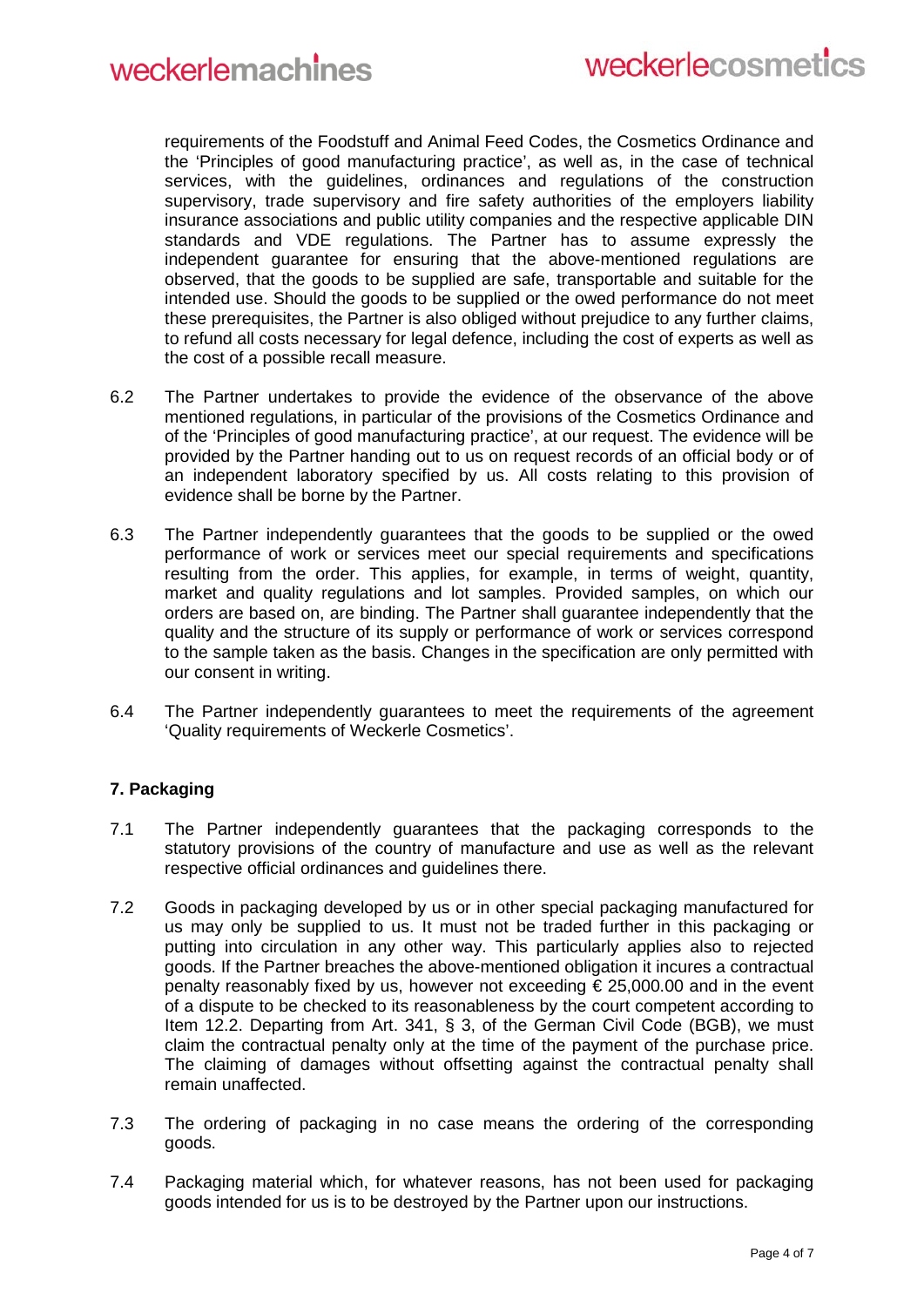# weckerlemachines

7.5 The Partner independently guarantees that the packaging material is suitable for Euro pallets and that it corresponds to the special packaging requirements and packaging specifications of the order. Should these prerequisites not exist at the time of delivery; the goods can either - without prejudice to any further rights, in particular according to Art. 437 of the German Civil Code (BGB) - be rejected or acceptance can be refused or the goods can be put into storage at the Partner's expense and risk at the discretion of us.

# **8. Material defects of the goods**

- 8.1 Our rights in the case of material defects are based on the statutory regulations.
- 8.2 Upon delivery of goods, we carry out the spot checks usual in the business sector, which will be documented by us. Departing from Art. 377 of the German Commercial Code (HGB), our time limit for claim for defects identifiable upon delivery or examination amounts six weeks counting from the time of delivery. The same shall apply if we are occasioned, as a result of conspicuous unusual features of the supplied goods, to carry out or have carried out special spot checks with the help of appropriate scientific examination methods. If defects in the delivered goods cannot be found by us by means of spot checks in the above-mentioned way these are not identifiable defects in the meaning of Art. 377, § 2, of the German Commercial Code (HGB). We are entitled to give notice of such defects within the time limit stated in Art. 438, § 1, number 3 of the German Civil Code (BGB), and even in fact if the goods having the defects have meanwhile been machined or processed by us.
- 8.3 In the event of the existence of a defect we are entitled in our discretion to claim the rights mentioned under Art. 437 of the German Civil Code (BGB). In the event of withdrawal we are entitled to claim the contractual costs as useless expense, and in fact irrespective of whether the Partner is responsible for the existence of the defect or not.

### **9. Defects of title of the goods**

- 9.1 The Partner guarantees that all supplies or services are free of the rights of third parties.
- 9.2 The Partner also guarantees that as a result of the execution of the order domestic industrial property rights or industrial property rights in the countries of the European Union as well as in the USA, Australia, Russia und all other Eastern European countries or other industrial property rights for services in Germany or in the abovementioned countries are neither directly nor indirectly infringed.
- 9.3 In the event of the existence of a defect of title we are entitled in our discretion to claim the rights mentioned in Articles 437 and/or 634 of the German Civil Code (BGB). Moreover, the Partner indemnifies us and our customers from all of the claims by third parties resulting from the existence of a defect of title. In the event of the existence of a defect of title we are entitled to revoke a quotation submitted by us even before the contract comes about.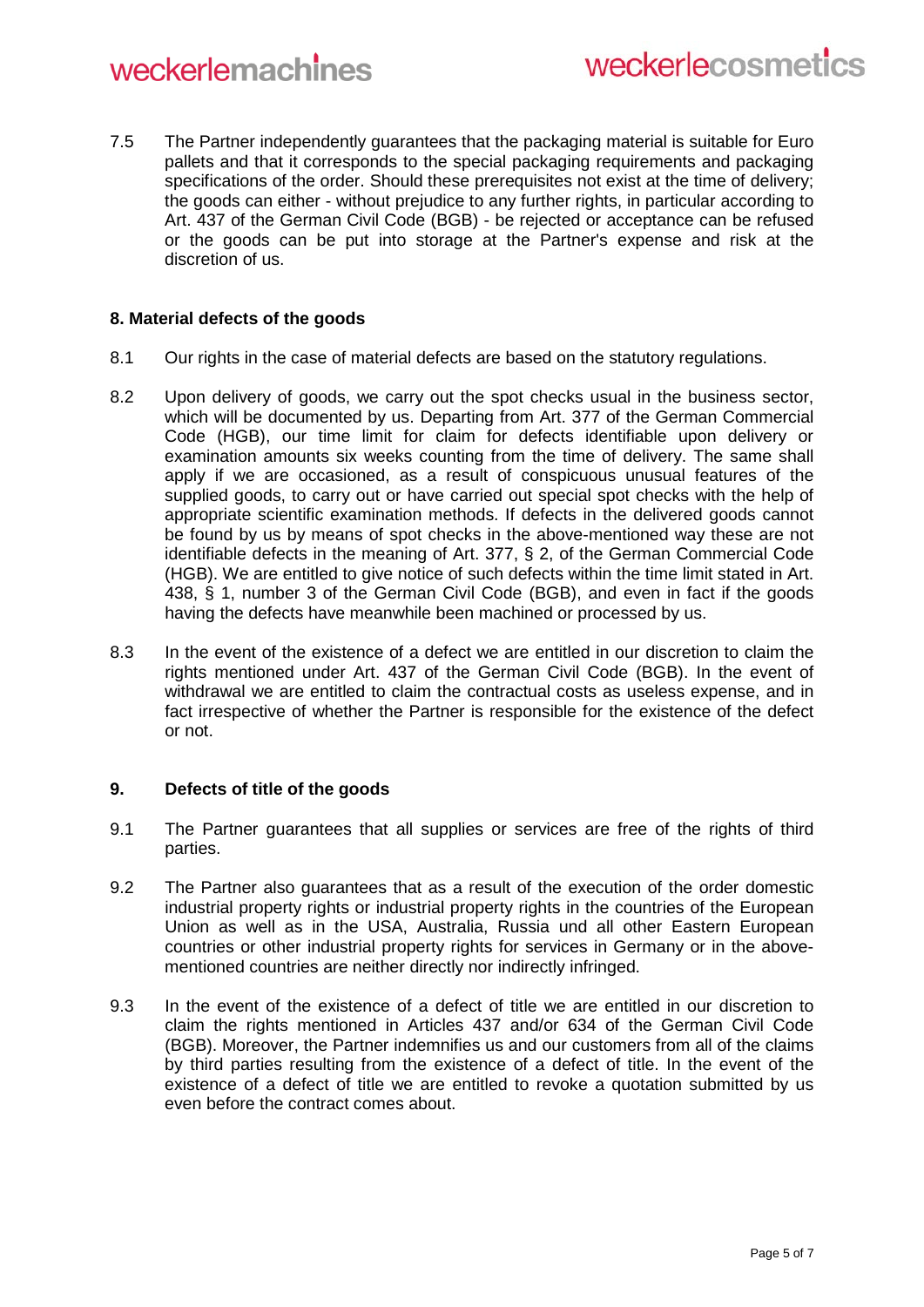### **10. Special features in the case of other work**

For construction, assembly and other work the general contractual terms and conditions set forth in the contracting rules for award of public works contracts (VOB/B) shall apply. The statutory rights to which we are entitled in the case of defects, in particular according to Art. 634 of the German Civil Code (BGB), in any case remains unaffected.

### **11. Production means**

- 11.1 The ownership and complete copyright of all documents and samples made available by us retain to us. They must not be made available to third parties without our prior consent in writing and can be demanded back by us at any time as soon as they are no longer required for the carrying-out of deliveries.
- 11.2 The working-out of designs, projects, costing etc. shall be free of charge and without engagement for us and in fact even if such services are usually provided only at a charge. This shall also apply if we do not place the order.
- 11.3 To the extent that we make available aids or working equipments to the Partner, this shall be done at its risk.

#### **12. Place of performance and venue**

- 12.1 The place of performance for all supplies or services is the destination stated by us in the order. The place of performance for payments to us as well as for our payment obligations is the respective location of order.
- 12.2 If the Partner is a merchant, legal entity under public law or a public law special fund, the venue is the responsible court for the respective location of the company, and in fact also in special procedures deciding claims arising out of bills of exchange or cheques. Optionally we shall also be entitled to apply the responsible courts for the business headquarters of the Partner and/or its responsible branch.

### **13. Final provisions**

- 13.1 The Partner engages to maintain secrecy concerning the orders placed by us and in particular not to give third parties any information about the scope and type of goods or performance of work or services ordered and about their use without our consent. The Partner is liable for all damage, loss or injury arising from the infringement of the obligations stated above.
- 13.2 If according to these Conditions of Purchase, adherence to the written form is envisaged it cannot be replaced by adherence to the electronic form of Art. 126a of the German Civil Code (BGB).
- 13.3 In the event of the ineffectiveness of individual contractual provisions the remaining provisions remain fully effective. Ineffective provisions have to be replaced by such provisions which come as close as possible to their economic result according to the economic purpose pursued by the respective ineffective provision.